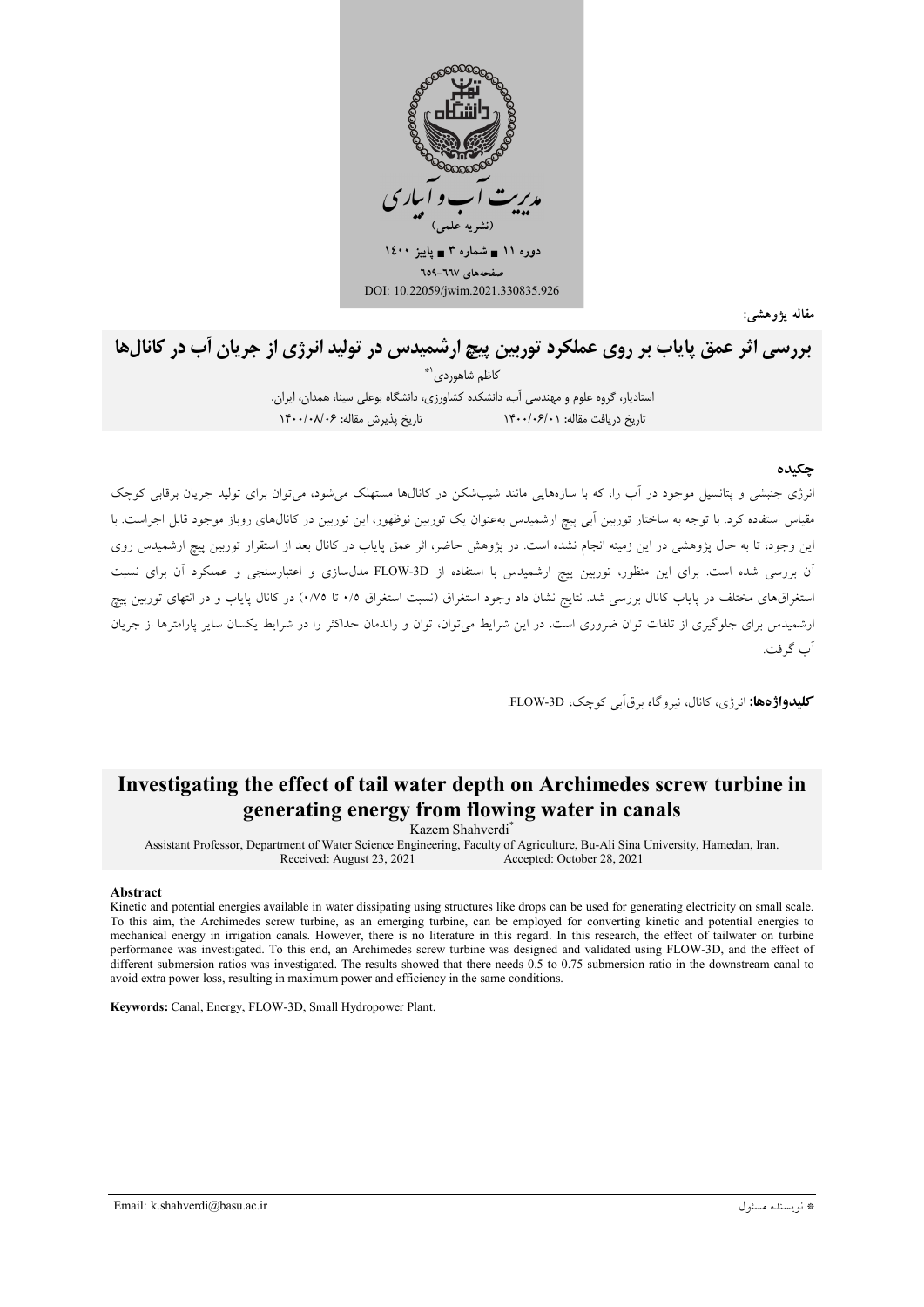#### مقدمه

یکی از مکانهای مناسب جهت تولید انرژی پاک، کانالهای آبیار است، که در آنها جهت استهلاک انرژی جنبشی و پتانسیل مازاد آب از شیبشکن، تنداب و ... در محلهای مختلف از جمله محل آببندها استفاده میشود. با توجه به كمبود انرژى و استفاده بهينه از منابع آب، می توان بهجای استفاده از سازههای فوق، از توربین پیچ ارشمیدس جهت تبدیل انرژی پتانسیل و جنبشی آب به انرژی مکانیکی و تولید برق جهت افزایش بهرهوری آب در کانالهای آبیاری استفاده کرد.

پیچ ارشمیدس یکی از اختراعاتی است که از عصر باستان تاکنون، انجام شده است و مورد استفاده و بهرهبرداری قرار میگیرد. بهتازگی، کاربرد جدید این پیچ بهعنوان توربین آبی جهت تولید انرژی پاک مورد توجه قرار گرفته است. با توجه به ظرفیتهای موجود در سامانههای آبرسانی، شبکههای آبیاری، رودخانهها و ... میتوان از توربین پیچ ارشمیدس جهت تولید انرژی استفاده کرد. در نتیجه، مطالعه جهت شناخت کارکرد آن در این سامانهها، ضروری است که مطالعه آن در کانالهای آبیاری موضوع پژوهش حاضر است.

نیروگاههای برقآبی براساس ظرفیت تولید برق، به نیروگاههای برقآبی بزرگ<sup>۱</sup> (ظرفیت بیشتر از ۱۰۰ مگاوات)، متوسط<sup>۲</sup> (ظرفیت بین ۱۵ تا ۱۰۰ مگاوات)، کوچک<sup>۳</sup> (بین یک تا ۱**۰** مگاوات)، خیل<sub>ی</sub> کوچک<sup>؛</sup> (ظرفیت ۱۰۰ کیلووات تا ۱۰۰۰ کیلووات)، ریز (ظرفیت بین پنج کیلووات تا ۱۰۰ کیلووات) و خیلی ریز<sup>7</sup> (ظرفیت بین ۳۰۰ وات تا ۵ کیلووات) طبقهبندی میشوند .(Derakhshan & Riasi, 2014)

نیروگاههای برقآبی با ظرفیت تولید پایین، منابع انرژی نسبتاً کوچکی هستند که تقریباً ۳ تا ٤ درصد کل انرژی موردنیاز انسان را تولید میکنند (REN21, 2013). مشتریان

نیروگاههای برقآبی میکرو افرادی هستند که یا دسترسی به شبکه توزیع برق ندارند و یا افرادی که میخواهند برق موردنیاز خود را بهطور مستقل تولید کنند. در ایران، پتانسیل های زیادی برای نیروگاههای کوچک در کانال های أبياري وجود دارد.

با اَنکه این پیچ بهوفور جهت پمپاژ اَب استفاده شده است، اما مطالعههای مربوط به تئوری آن مربوط به دو دهه اخير است (Nuernbergk, 2017). 2000) Rorres) معادلات ارائهشده برای پیچ را با استفاده از روشهای عددی حل کرد. در پژوهش Vafirah & Nurul Suraya در پژوهش (2016) در

مالزی، اثر تعداد پرهها و تعداد گامهای هر پره بر روی راندمان پیچ ارشمیدس با تحلیل عددی و نرمافزار فلوئنت بررسی شد. طرح اولیه پیچ ارشمیدس با استفاده از نرمافزار سالیدورک<sup>۷</sup> ترسیم شد. در شبیهسازیها، شرایط مرزی و شرایط جریان بهصورت ماندگار در نظر گرفته شد. نتایج نشان داد که پیچ با سه پره و سه دور، راندمان قابل قبولی دارد و تعداد دورهای پره اثر بیشتری نسبت به تعداد پرهها بر روی راندمان پیچ دارد.

در پژوهشی که از طریق پرسشiامه و استعلام از کارخانههای سازنده انجام شد، مشخص شد که بیش از ٤٠٠ مورد توربین پیچ ارشمیدس در دنیا ساخته و نصب شده است. در پژوهش مذکور، تجارب بهرهبرداری کشورهای اروپایی شامل اتریش، ایتالیا، آلمان، ایرلند و سوئیس و ... با طراحی یک پرسشنامه و مطالعات میدانی بررسی شد. در این بررسی، نمونه آماری ۷۱ مورد توربین پیچ ارشمیدس (۳۰ مورد در آلمان، ۱۸ مورد در انگلیس، ۱۶ مورد در اتریش، چهار مورد در ایتالیا و یک مورد در کشورهای ایرلند، لوگزامبورگ، فرانسه، سوئیس و جمهوری چک) بود. در اکثر این پیچها، گام پیچ برابر با قطر خارجی، قطر داخلی نصف قطر خارجی، توان تولیدی بین ۱۰ تا ۳۰ کیلووات، راندمان کل بین ۲۵ تا ۷۵ درصد گزارش شده است ( Lashofer et

مدیریت آب و آباری دوره ۱۱ ∎ شماره ۳ ∎ پاییز ۱٤۰۰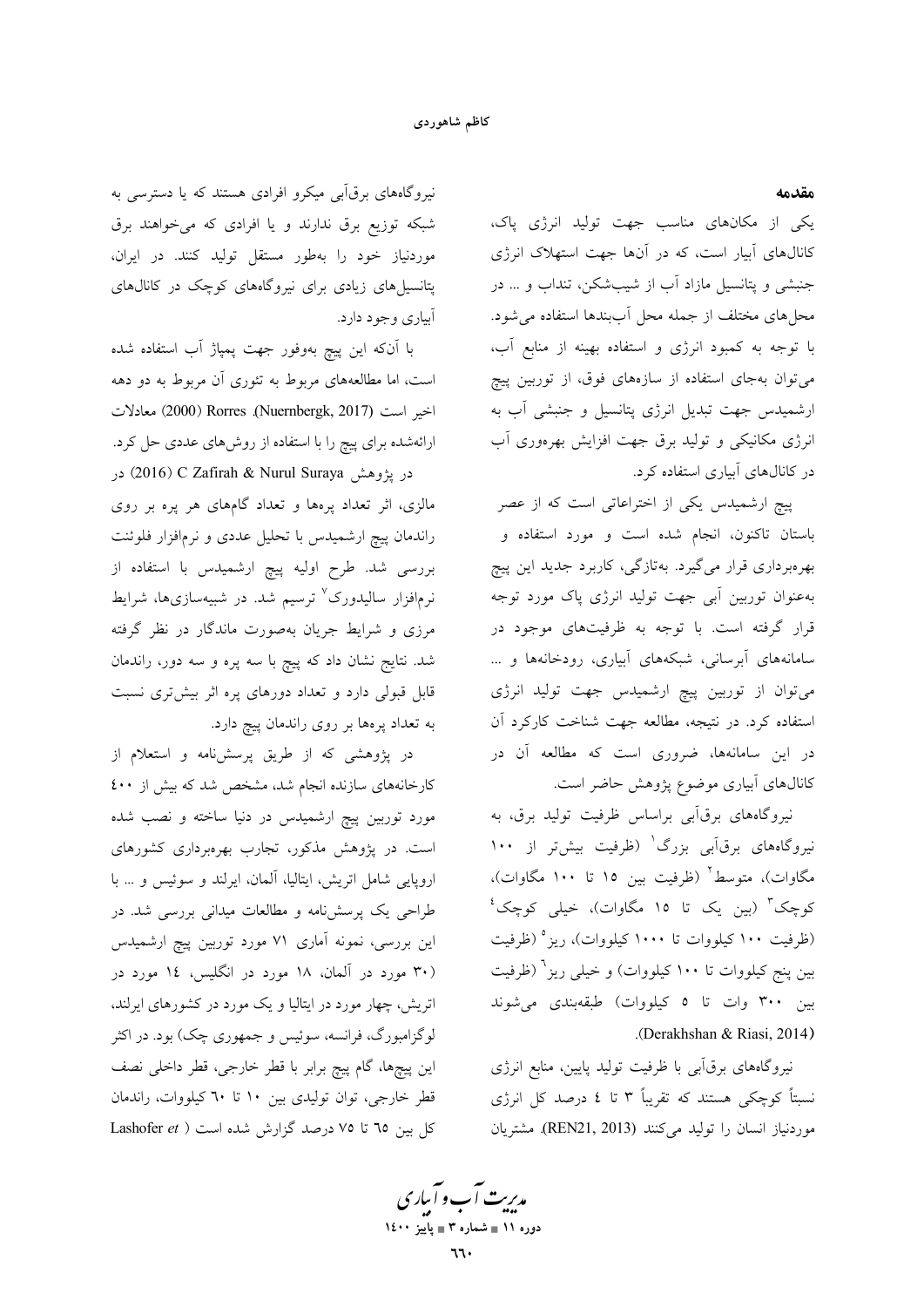al., 2012). محدوده مربوط به پیچ ارشمیدس برای دب<sub>ی</sub> ۰/۲ مترمکعب بر ثانیه تا ۸ مترمکعب بر ثانیه و ارتفاع حدود ۱ تا Stergiopoulou & Kalkani, 2015; ) متر است ( Stergiopoulou et al., 2013)، که در اکثر کانالهای آبیاری در ايران، اين يتانسيل وجود دارد.

با توجه به اینکه عمق آب در خروجی توربین به کانال پاییندست، تابع عمق پایاب کانال است، بررسی تغییرات عمق پاییندست بر عملکرد توربین پیچ ارشمیدس ضروری است. در این پژوهش، در نظر است تا مدل سازی سهبعدی پیچ ارشمیدس با استفاده از FLOW-3D انجام شود و تأثیر عمقهای مختلف پایاب بر عملکرد آن با استفاده از مدل مذکور بررسی شود. بررسی هیدرولیک جریان، قبل از بکارگیری آنها در کانالهای آبیاری امری ضروری است.

## مواد و روشها

## معرفی توربین پیچ ارشمیدس

شکل شماتیک توربین پیچ ارشمیدس در شکل (۱) نشان داده شده است. آب از طریق کانال ورودی بالادست وارد توربین شده و با اعمال فشار هیدرواستاتیکی به توربین باعث چرخش آن میشود. با چرخش توربین آب در داخل آن به پایین دست هدایت شده و وارد کانال پاييندست مي شود.

هسته مرکزی یک توربین پیچ ارشمیدس، بدنه پیچ ارشمیدس است که هندسه آن بسیار شبیه به پمپ پیچ ارشمیدس است. یک پیچ ارشمیدس، مجموعهای از صفحات مارپیچ به نام پره^ است که روی یک شفت سیلندری مرکزی<sup>۹</sup> بهصورت ثابت قرار گرفتهاند. پیچ در یک محفظهای با قرار گرفته است که یا بهصورت کامل پیچ را احاطه کرده و یا بهصورت نیم سیلندر فقط قسمت پایین شفت را در برمیگیرد. بهطور معمول یک درز<sup>۱۱</sup> کوچک بین پیچ و محفظه قرار دارد که در نتیجه آن، پیچ

می تواند بهطور آزادانه در داخل محفظه بچرخد. بخشی از آب که می تواند از قسمت درز به پایین دست حرکت کند نشت جریان<sup>۱۲</sup> نام دارد. جریانی از آب که از روی شفت به پاییندست میتواند ریزش کند جریان سرریز<sup>۱۳</sup> نامیده می شود. در برخی موارد، محفظه نیز به پیچ متصل شده و همراه با آن میچرخد. زاویهای که محور پیچ با خط افق می سازد، زاویه استقرار پیچ نام دارد.

آب از قسمت بالا وارد مجموعه و با چرخش پیچ وارد پرههای آن شده و در نهایت از خروجی پیچ در پاییندست خارج میشود. آبی که در راستای محور پیچ به قسمت پایین حرکت میکند بین دو پره مجاور گیر افتاده و واحدهای حجمی گسسته را تشکیل می دهد که باکت<sup>۱۶</sup> نام دارد. با توجه به مایلبودن محور پیچ، باکتها باعث بهوجوداًمدن اختلاف ارتفاع (اختلاف فشار) در دو طرف پرهها خواهند شد. شکل مارپیچ پرهها باعث میشود که مؤلفه مماسی نیروی فشاری وارد بر محور مرکزی پیچ، گشتاوری را ایجاد کند که منجر به چرخیدن پیچ میشود. اگر یک ژنراتور به پیچ وصل شود، چرخش مکانیکی پیچ میتواند برای تولید برق استفاده شود.

همان طور که در شکل (۱) مشاهده می شود با توجه به ساختار توربین پیچ ارشمیدس بهراحتی، حتی در کانالهای آبیاری موجود نیز در محل سازههایی مانند شیبشکن که پتانسیل قابلتوجهی جهت تولید انرژی در آنها وجود دارد، قابل اجراست. در شکل (۲)، تصویر یک شيبشكن قبل (a) و بعد (b) از نصب توربين پيچ ارشمیدس ارائه شده است. همانطورکه مشاهده میشود جریان از شیب شکن بهصورت سرریز عبور کرده و پس از استهلاک انرژی در امتداد کانال جریان مییابد. در صورت نصب توربین پیچ ارشمیدس، جریان وارد آن شده و انرژی آب بهجای مستهلکشدن به جریان برق تبدیل مې شو د.

مدیت آب و آباری دوره ۱۱ ∎ شماره ۳ ∎ یاییز ۱٤۰۰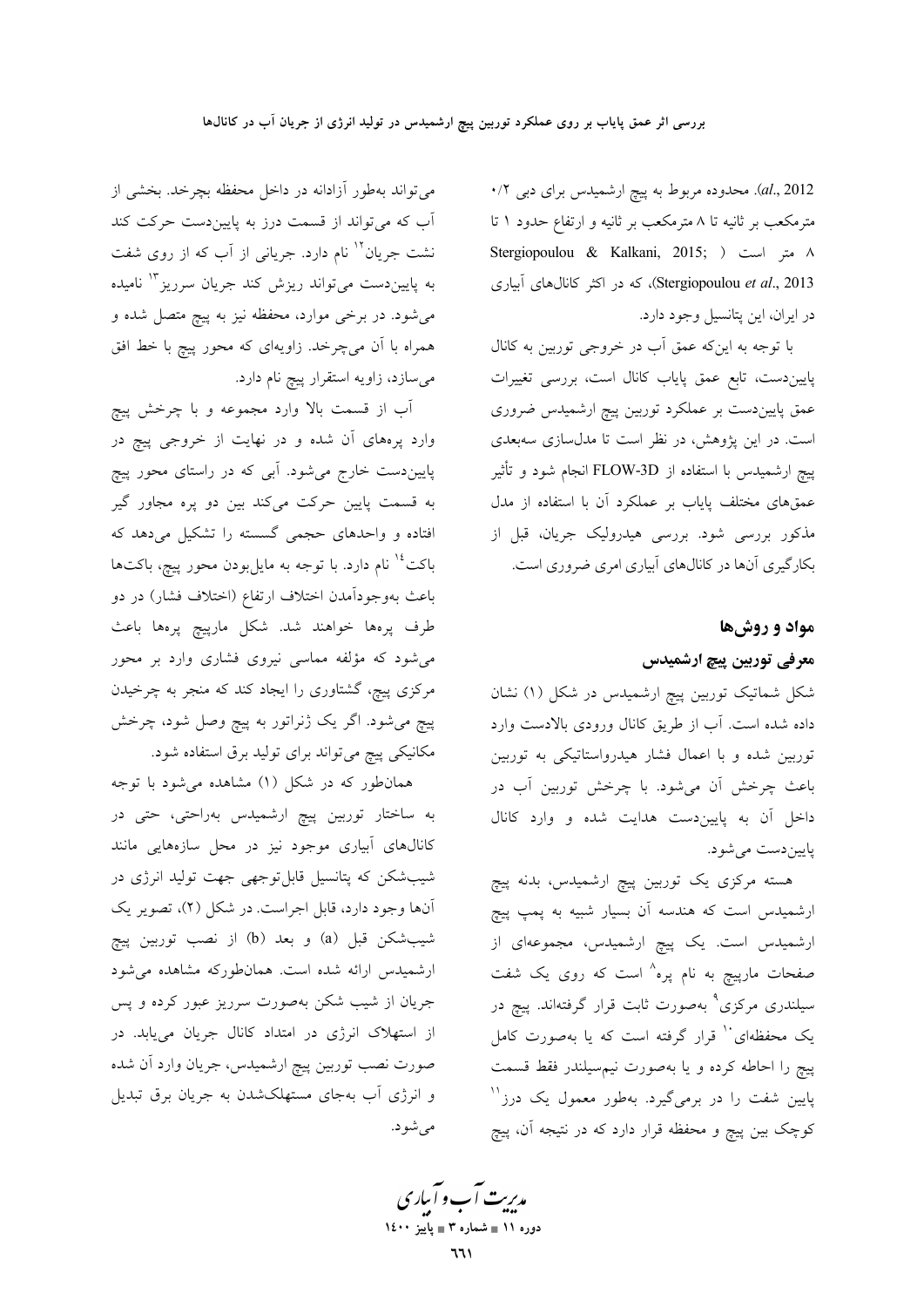



Figure 1. The components of an Archimedes screw turbine



Figure 2. Vertical drop (a), and installed Archimedes screw on the vertical drop (b)

معادلات حاکم بر توربین پیچ ارشمیدس

برای مدل سازی ریاضی و حل عددی پدیده حاکم بر پیچ ارشمیدس، باید معادلات حاکم بر پدیده سیالها یعنی معادلات سەبعدی و غیر ماندگار ناویر– استوکس را حل کرد. برای این منظور از روش CFD°<sup>۱</sup> استفاده میشود. در این راستا نرمافزارهای مختلفی توسعهیافته است، که در این پژوهش از نرمافزار FLOW-3D استفاده شده است. اندازهگیری میدانهای فشار و سرعت با استفاده از کارهای آزمایشگاهی بسیار پیچیده، زمانبر و با خطا همراه است. حال آنکه، با استفاده از روشهای عددی به سهولت می توان میدانهای سرعت و فشار را محاسبه کرد. با داشتن فشار می توان گشتاور و در نتیجه راندمان توربین ییچ ارشمیدس را محاسبه کرد. معادله دیفرانسیلی جزئی برای پیوستگی بهصورت معادله (۱) نوشته می شود.

در جدول (١)، مقدار توان قابل حصول در انواع شيب شكنها براساس اطلاعات نشريه شماره ٤٨٢ معاونت برنامهریزی و نظارت راهبردی رئیس جمهور (١٣٨٨) محاسبه و ارائه شده است. لازم به ذكر است كه کل توان قابل-حصول براساس دبی و ارتفاع محل با ضرب سه پارامتر دبی، ارتفاع و وزن مخصوص آب بهدست مے آبد.

| Table 1. Exploitabl power from drops located in |
|-------------------------------------------------|
| <i>irrigation canals</i>                        |
|                                                 |

| Type of drop              | ত্<br><i>A</i> aximu<br>$\mathbf{\tilde{E}}$<br>flow | Maximur<br>head (m) | availabl<br>Maxim<br>ower |
|---------------------------|------------------------------------------------------|---------------------|---------------------------|
| Vertical drop             | 3.0                                                  | 1.8                 | 53.0                      |
| Rectangular inclined drop | 3.0                                                  | 4.5                 | 132.4                     |
| Pipe drops                | 1.5                                                  | 4.5                 | 66.2                      |
| Baffled apron drop        | 28.3                                                 | 4.5                 | 1248.8                    |

مدیریت آب و آبیاری دوره ۱۱ ∎ شماره ۳ ∎ یاییز ۱٤۰۰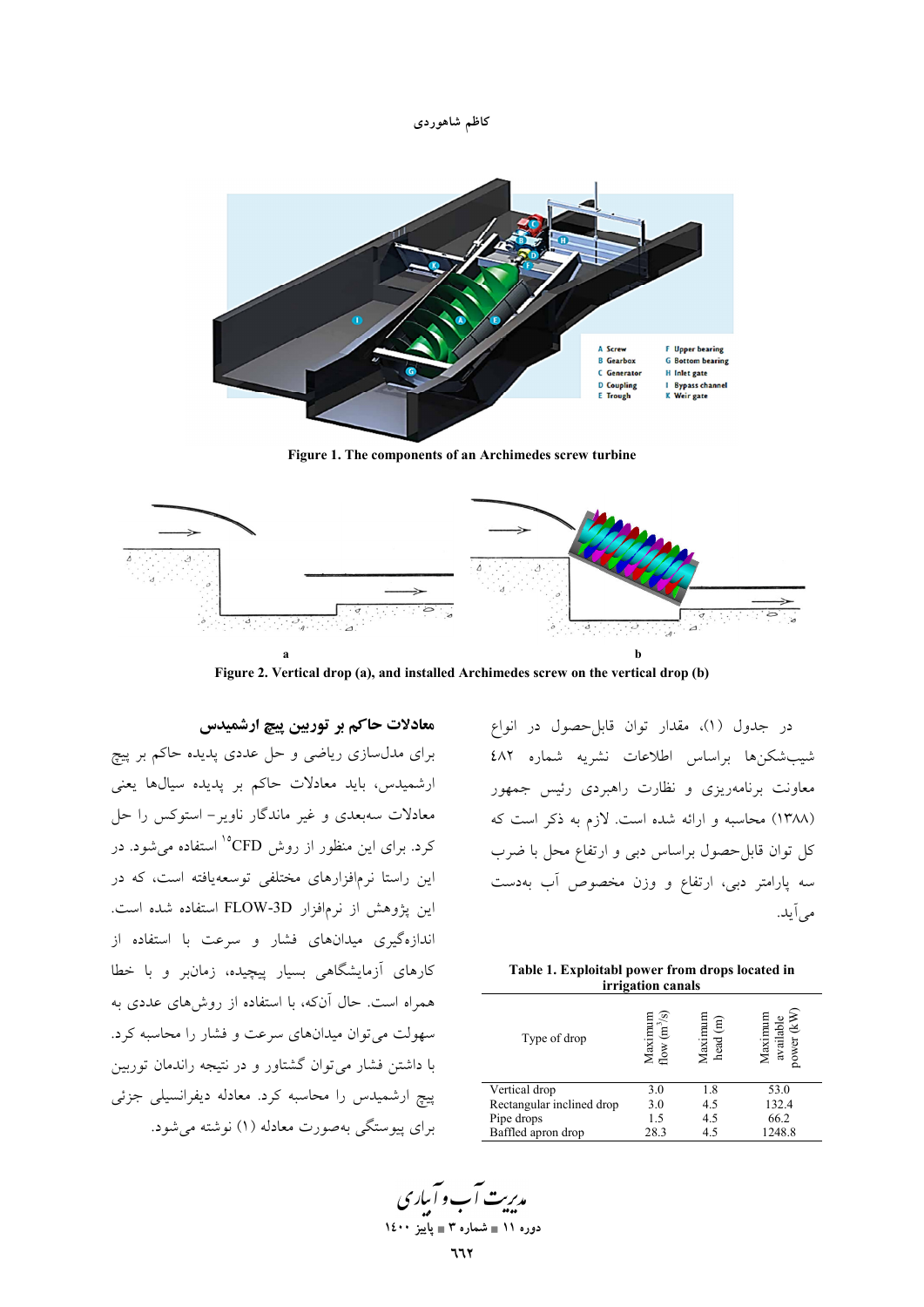$\frac{\partial \rho}{\partial t} + \nabla \cdot (\rho u) = 0$  $(1)$ که در آن،  $u$  بردار سرعت،  $\rho$  جرم مخصوص سیال  $t$ و  $t$  زمان است.

معادله کلی حرکت را میتوان از قانون دوم نیوتن استخراج کرد که بهصورت معادله (۲) میباشد:

$$
\rho \left( \frac{\partial u}{\partial t} + u \cdot \nabla u \right) = -\nabla p + \mu \nabla^2 u + f \tag{1}
$$

که در آن  $u$  بردار سرعت،  $t$  زمان،  $\rho$  جرم مخصوص، بردار فشار،  $\mu$  بردار تنش برشی و  $f$ بردار نیروی داخلی $p$ است. سمت چپ معادله فوق برابر شتاب انتقالی و لحظهای و سمت راست برابر با گرادیانهای فشار، تنش برشی و نیروهای داخلی  $f$ است. نیروی داخلی در اینجا فقط نيږوي ثقل است.

در این پژوهش، جهت مدلسازی آشفتگی از مدل نرمافزار FlOW-3D استفاده شد. نرمافزار $^{\shortparallel}$  kNG FlOW-3D یکی از مدلهای عددی سه بعدی قدرتمند و بسیار دقیق دینامیک سیالات محاسباتی (CFD) است که میدان حل را (محدوده جریان و سیال مسأله) به شبکههای با اندازه کوچک به نام مش<sup>۱۷</sup> تقسیم کرده و معادلات حاکم بر سیال را برای هر مش از شبکه، گسستهسازی و حل می کند. با توجه به تعداد و حجم زیاد معادلات مربوطه از ارائه آنها در اینجا صرف نظر شده است و جهت اطلاع از معادلات و روش حل به سایت FlowScience معرفی می شود.

## طراحي پيچ ارشميدس

هندسه پیچ ارشمیدس در محیط نرمافزار اتوکد طراحی ترسیم و سپس وارد نرمافزار FLOW-3D شد. در ادامه سه بلوک مش برای کانال بالادست، پیچ ارشمیدس و کانال پاییندست تعریف شد. با توجه به پیچیدگی هندسه پیچ ارشمیدس، اندازه مش مربوطه بسیار کوچکتر از

مشهای کانال بالادست و پاییندست در نظر گرفته شد. مشخصات پیچ طراحیشده جهت شبیهسازی، پیچ ارشمیدس پژوهش آزمایشگاهی .Lubitz et al (2014) است (جدول ۲)، که برای اعتبارسنجی FLOW-3D نیز استفاده شد.

Table 2. The screw specification

| Parameter         | Symbol | Unit                  | Value |
|-------------------|--------|-----------------------|-------|
| Inner diameter    | Di     | cm                    | 8.03  |
| Outer diameter    | Do     | cm                    | 14.6  |
| Pitch             | S      | cm                    | 14.6  |
| length            |        | cm                    | 58.4  |
| Blade number      | N      |                       | 3     |
| Inclination angle |        | $\Omega$              | 30    |
| Volume flow rate  |        | $m^3$ s <sup>-1</sup> | 1.13  |

## شبيەسازى

شرایط مرزی تعریفشده در این پژوهش بهصورت زیر است. شرایط مرزی کف و کنارههای کانال و سطح آب بهصورت شرط مرزی تقارن که در آن شرایط داخل میدان حل به مرزها و خارج از میدان انتقال می یابد، شرط مرزی ورودي به كانال بالادست بهصورت دبي ثابت (Q) و شرط مرزی خروجی از کانال پاییندست بهصورت فشار یا ارتفاع (P) ثابت که متناسب با ارتفاع آب در پاییندست، تعریف میشود. این شرط مرزی باید طوری .<br>تعریف شود که منطبق بر شرایط جریان در کانال يايين دست باشد.

شرایط اولیه شامل جریان ماندگار، ارتفاع آب ثابت در داخل کانالهای بالادست و پاییندست است. پیچ ارشمیدس در ابتدا دارای سرعت صفر (پیچ بدون چرخش است) بوده که جهت جلوگیری از آشفتگیهای زیاد، بهتدريج سرعت أن تا سرعت موردنظر افزايش مىيابد. فشار در ابتدای کانال بالادست و انتهای کانال پایین دست بەصورت هیدرواستاتیک است.

لازم به ذکر است که سرعت زاویهای توربین پیچ ارشمیدس نسبت به سایر توربینها کمتر است لذا عمر

مدیریت آب و آباری دوره ۱۱ ∎ شماره ۳ ∎ یاییز ۱٤۰۰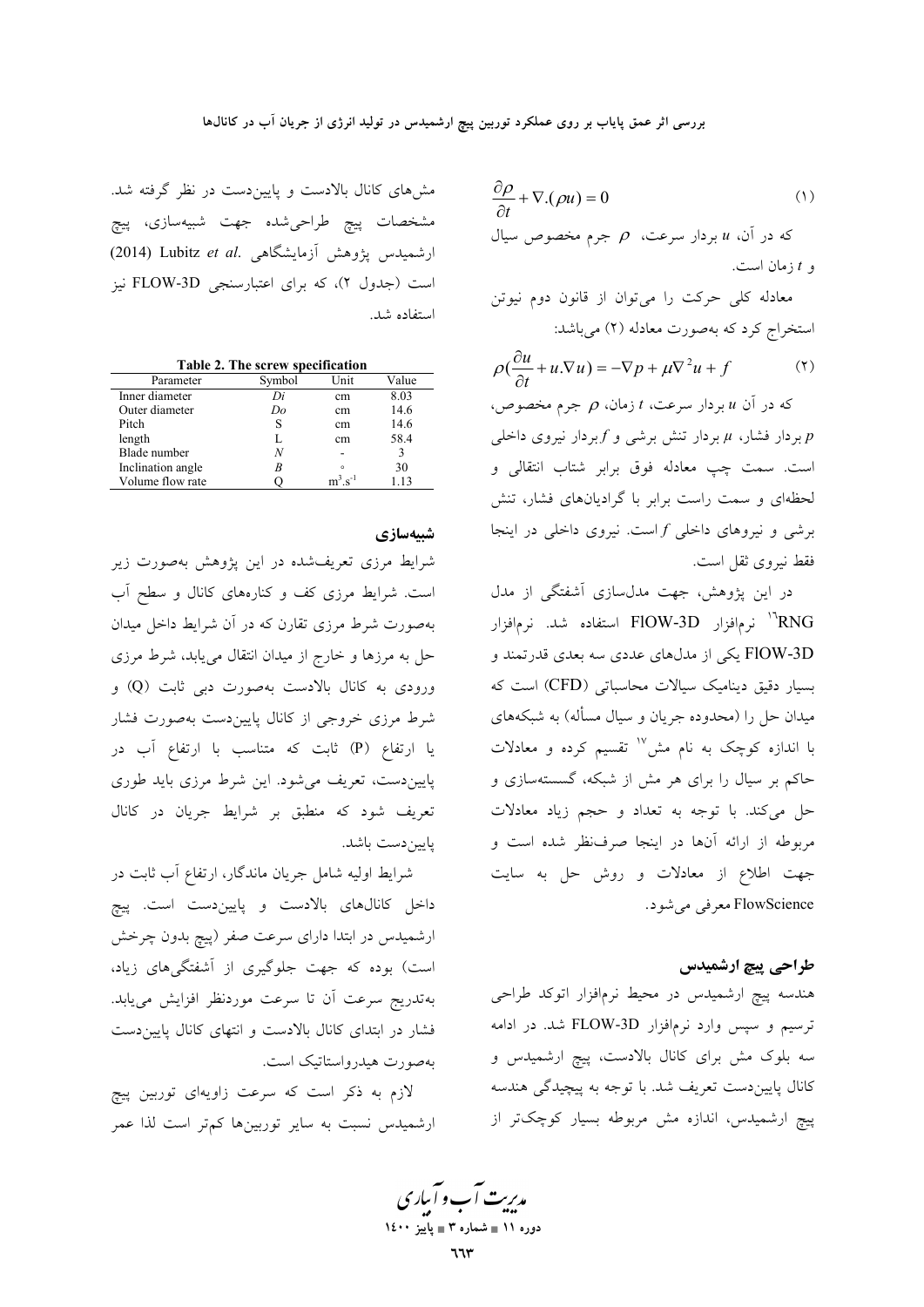### كاظم شاهوردى

مفید آن بالاتر میباشد. با توجه به این نکته و همچنین مقادیر استفادهشده در پژوهشهای دیگر، سه سرعت زاویهای شامل پنج، ۱۰ و ۱۵ رادیان بر ثانیه در این پژوهش موردبررسی قرار گرفت. جهت بررسی تأثیر عمق آب در کانال پاییندست بر توان مکانیکی تولیدشده و راندمان، سه نسبت استغراق بهترتيب برابر با ١، ٠/٧٥ و ۰/۵ بررسی شد. نسبت استغراق با استفاده از رابطه (۳) محاسبه مي شود.

$$
I = \frac{H_{\text{down}} - H_0}{D} \tag{7}
$$

که در آن، I نسبت استغراق، Do برابر با قطر خارجی بیچ،  $\rm H_{down}$ ارتفاع آب در کانال پاییندست و  $\rm H_{0}$  ارتفاع پایینترین نقطه کانال است. در شکل (۳)، پارامترهای فوق نشان داده شده است.



اگر انتهای پیچ کاملاً مستغرق شده باشد، نسبت استغراق برابر با ١ و اگر هيچ استغراقي وجود نداشته باشد، نسبت استغراق برابر با صفر است. بهمنظور اطمينان از همگرایی مدل باید معیار همگرایی در نظر گرفته شود. در صورتیکه سطح آب در حوضچهها ثابت شود و پارامترهایی گشتاور و دبی در یک مقدار مشخص که از نتایج آزمایشگاهی بهدستآمده است ثابت بمانند، در این صورت مدل همگرا شده است. لازم به ذکر است که مدل FLOW-3D در صورتیکه مدل همگرا شده باشد یک پیغامی مبنی بر همگرایی و رسیدن به حالت ماندگار را به كاربر مىدهند.

برای اطمینان از اعتبار محاسبات FLOW-3D و استفاده از آن برای شبیهسازیهای مختلف، باید نتایج محاسبات عددی با نتایج عملی و آزمایشگاهی مطابقت داده شود. اگر خطای بین نتایج محاسباتی با نتایج آزمایشگاهی، در حد قابلِ قبولی باشد، یعنی نتایج مدل معتبر میباشد. در این پژوهش از نتایج پژوهش Lubitz et .al (2014) جهت اعتبارسنجي استفاده شد كه مشخصات این پیچ در جدول (۱) ارائه شده است. مطابق با نتایج پژوهش ذکرشده، توان مکانیکی برای سرعتهای زاویهای پنج، ۱۰ و ۱۵ بهترتیب برابر با ۱/۹٤۲، ۲/۱۸۷ و ۱/۹۸۰ وات مي باشد.

## نتايج و بحث

در این پژوهش، اعتبارسنجی مدل FLOW-3D برای سرعتهای زاویهای پنج، ۱۰ و ۱۵ رادیان بر ثانیه انجام گرفت. سرعت زاویهای بهینه مرتبط با توان مکانیکی و راندمان مکانیکی حداکثر، در پژوهش آزمایشگاهی .Lubitz et al (2014) برابر با ١٠ راديان بر ثانيه حاصل شده است. در پژوهش حاضر و در مدلسازی عددی نیز، سرعت زاویهای بهینه برابر با ۱۰ رادیان بر ثانیه بهدست آمد. برای شبیهسازی پیچ ارشمیدس و یافتن مقادیر گشتاور و توان مکانیکی که مطابق با نتایج آزمایشگاهی باشند، تعداد مشهای مختلف بررسی شد. حداقل تعداد مش باید به اندازهای باشد که هندسه پیچ ارشمیدس بهصورت كامل توسط نرمافزار قابل شناسايي باشد ونتايج با نتايج آزمايشگاهي مطابقت داشته باشد.

بررسی مشهای مختلف نشان داد که برای تعداد مش بیش تر از یک میلیون، نرمافزار می تواند تمام قسمتهای پیچ را بهطور کامل بشناسد. به همین دلیل برای مشهای بیشتر از یک میلیون، انطباق نتایج مدل با نتایج آزمایشگاهی مدنظر قرار گرفت. پس از انجام شبیهسازی،

مدریت آب و آباری دوره ۱۱ ∎ شماره ۳ ∎ یاییز ۱٤۰۰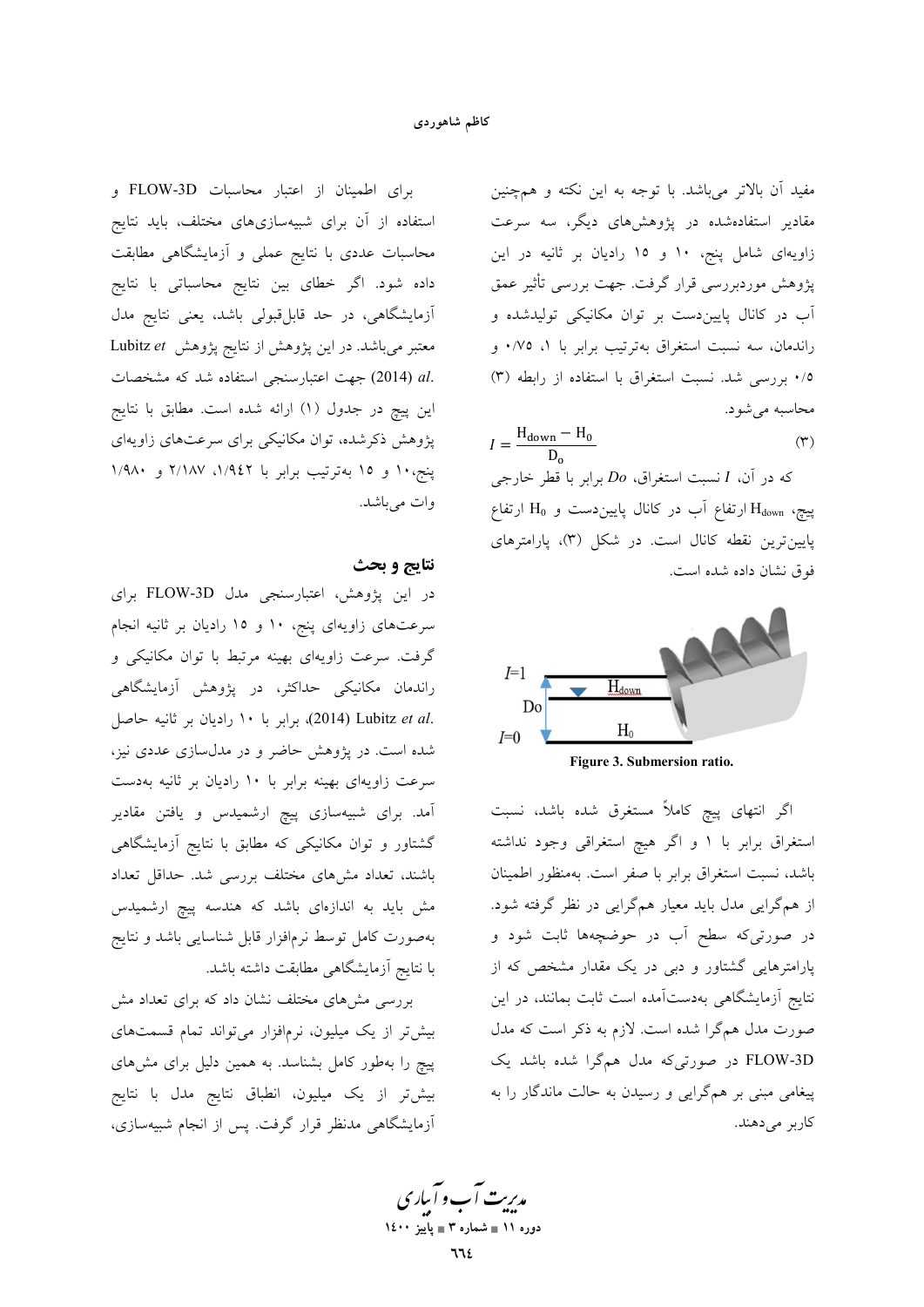نسبت استغراق، توان مكانيكي توليدشده تا استغراق ٧٥٪ تقریباً تغییر چندانی نمی کند. با این حال، توان مکانیکی برای نسبت استغراق یک، کاهش یافته و به ۲/۳۸ وات می رسد که دلیل آن افزایش فشار هیدرواستاتیک آب با افزایش ارتفاع آب در کانال پاییندست است که باعث مقاومت در مقابل جريان مي شود. فشار هيدرواستاتيك آب در بالادست پرهها و ورودی کانال بالادست، نیروی مقاوم و در پاییندست پرهها و خروجی به کانال پاییندست، نیروی مقاوم است. گشتاور ایجادشده در پرهها بر اثر نیروی هیدرواستاتیک آب برابر با مجموع گشتاورهای ایجادشده در تکتک باکتهاست. بنابراین، وجود مقداری استغراق در کانال پایین دست، باعث کاهش نوسانات سطح آب و جلوگیری از تلاطم و افزایش توان خروجي خواهد شد.



Figure 4. Mechnical power output

حداکثر و راندمان (۷۹٪) نیز در سرعت زاویهای ۱۰ راديان بر ثانيه حادث شده است (شكل ٥). با افزايش نسبت استغراق، راندمان تا استغراق ٠/٧٥ تقريباً تغيير چندانی نمیکند. عمده تأثیر عمق آب پایاب در عملکرد توربین، بهخاطر کاهش تلاطم آب خروجی از توربین می باشد، زیرا مانند یک مانع در برابر جریان عمل کرده و منجر به تشکیل جریان زیربحرانی در خروجی پیچ ارشمیدس می شود بهطوریکه حداکثر مقدار عدد فرود

توان مکانیکی حاصله برای مشهای ۱، ۱/۵، ۲ و ۲/۵ میلیون در سرعت زاویهای ۱۰ رادیان بر ثانیه محاسبه شد. نتایج نشان داد که تعداد دو میلیون مش، بهینه بوده و با این تعداد مش، میانگین مربع خطاهای نتایج عددی و آزمایشگاهی حداقل و برابر با ۰/۰۸٤ می باشد (جدول ۳). ذکر این نکته ضروری است که برای مش ۲/۵ میلیون مقدار میانگین مربع خطاها برابر با ۰/۰۷۸ میباشد، با این حال، مش دو میلیون نیز نتایج قابل قبول بهدست می دهد که جهت کاهش محاسبات مقدار دو میلیون در نظر گرفته شد. همچنین تعداد مشها در جهت طول، عرض و ارتفاع (در حالت دو میلیون مش) بهترتیب ۳۵۰، ۷۹ و ۷۲ و اندازه سلولها در تمامی جهات برابر با ۰/۰۰۲۱ براساس مش ساختار یافته میباشد. گام زمانی محاسبات نیز بین ۰/۰۰۰۱ تا ۰/۰۰۰٤ تغییر میکرد. در ادامه نتایج براساس، تعداد مشهای بهینه شبیهسازی و ارائه شده است.

|  | Table 3. Relative erros for different mesh cells |  |
|--|--------------------------------------------------|--|
|  |                                                  |  |

| No. of mesh cells | <b>RMSE</b> |
|-------------------|-------------|
| 1.0               | 0.384       |
| 1.5               | 0.111       |
| 2.0               | 0.084       |
| 2.5               | 0.078       |
|                   |             |

در شکل (٤) نمودار توان مکانیکی خروجی نشان داده شده است. جهت بررسی فقط اثر عمق آب پاییندست، عمق آب در بالادست طوری ثابت نگهداشته شد که آب از روی شفت مرکزی پیچ در آستانه سرریزشدن باشد. زیرا سرریزشدن آب باعث ایجاد تلفات و کاهش راندمان خواهد شد. با تغییر ارتفاع آب پاییندست، میزان استغراق پایین دست تغییر میکند که این کار با استفاده از یک سرريز انجام شد.

حداکثر توان مکانیکی (۲/٥۷ وات) در سرعت زاویهای ١٠ راديان بر ثانيه ايجاد شده است. با افزايش

مدریت آب و آباری دوره ۱۱ ∎ شماره ۳ ∎ یاییز ۱٤۰۰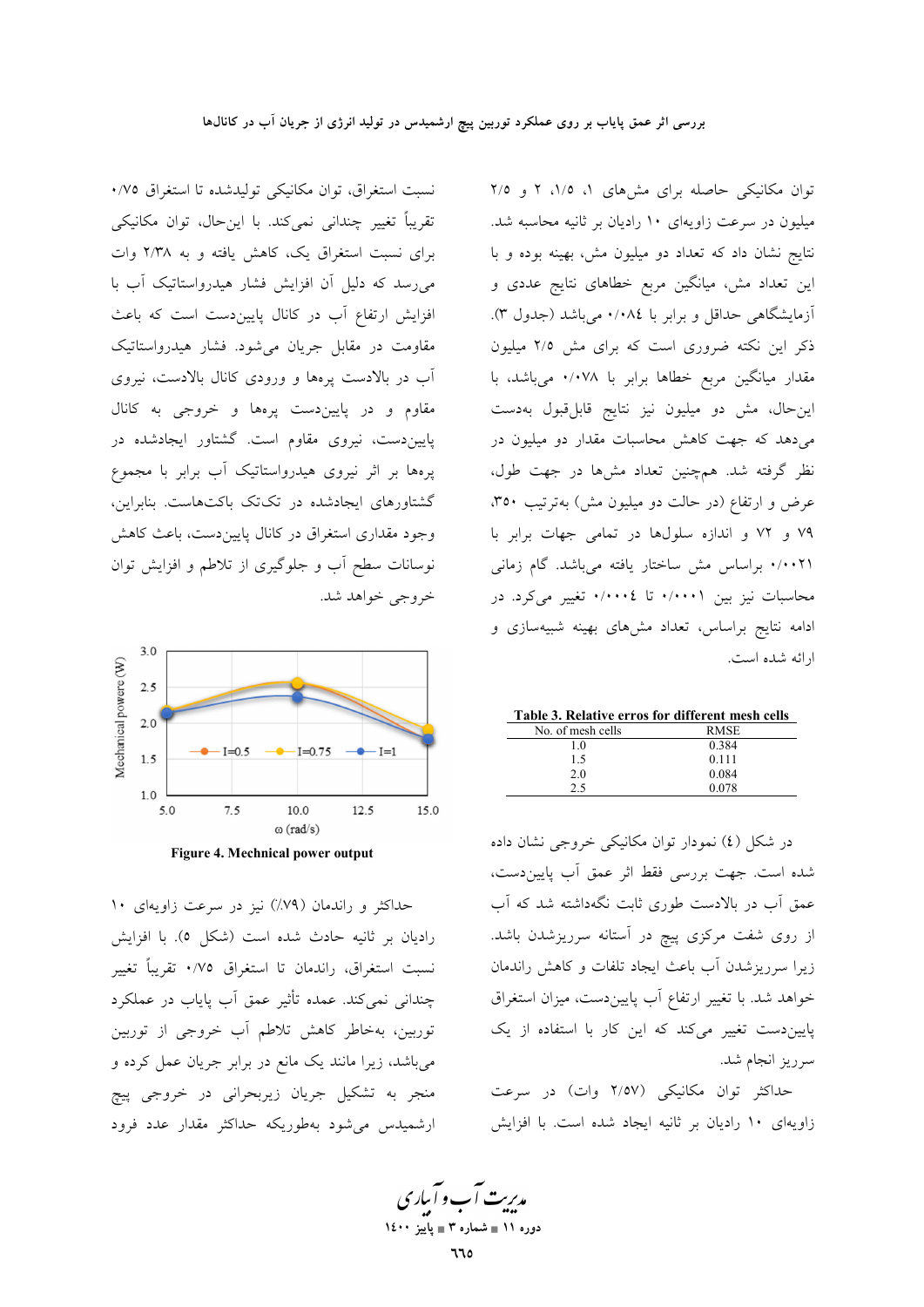حاصله ۰/۹ به دست آمد. این در حالی است که آزادبودن انتهای پاییندست باعث بهوجوداًمدن عدد فرود تا ۲ نیز میشود که نشانگر سرعت بالای جریان در خروجی و در نهایت تلفات زیاد میباشد.



منحنی تغییرات عمق در طول شبیهسازی در انتهای توربین پیچ ارشمیدس و داخل کانال پاییندست در شکل (٦) نشان داده شده است. همانطور که مشاهده می شود بعد از طول ۰/۵۹ متر که کانال پاییندست شروع می شود تقریباً تغییرات عمق یک روند ثابتی به خود میگیرد و با .<br>نزدیکشدن به سرریز عمق افزایش یافته و پس از سرریز شدن در امتداد کانال، ادامه می پابد.



Figure 6. Tailwater variations during the simulation.

در شکل (۷) تغییرات سرعت جریان در میدان حل نشان داده شده است. جهت بزرگنمایی و نمایش بهتر

فقط بخشی از پیچ در محور طولی نمایش داده شده است. همانطور که دیده میشود سرعت نسبتاً پایینی در پیچ وجود دارد که علت آن فشار هیدرواستاتیکی پایین است که در سیستم وجود دارد. مقدار جزئی سرریز نیز مشاهده می شود که بهصورت پرتاب قطرات آب از روی پیچ میباشد. لازم به ذکر است که جهت مشاهده بهتر میدان، هندسه پیچ ارشمیدس ارائه نشده است.



Figure 7. Velocity magnitude within the screw and trough

## نتيجه گيري

در این پژوهش، مدلسازی سهبعدی توربین پیچ ارشمیدس با استفاده از نرمافزار FLOW-3D جهت بهکارگیری در کانالهای آبیاری انجام و اثر عمق پایاب در کانال بر عملکرد توربین بررسی شد. هندسه سهبعدی پیچ ارشمیدس در محیط اتوکد سهبعدی ترسیم و سپس وارد نرمافزار شد. در نرمافزار مذکور، شرایط اولیه و مرزی تعریف و سپس اعتبارسنجی آن با استفاده از دادههای أزمايشگاهى انجام شد. نتايج بررسى مش۵اى مختلف نشان داد که تعداد مشهای بیشتر از دو میلیون مش، برای مدلسازی مناسب است. همچنین، بررسی سرعتهای زاویهای مختلف نشان داد که سرعت زاویهای بهینه برابر با ١٠ راديان بر ثانيه است. اين سرعت زاويهاى در مقايسه با سرعت زاویهای سایر توربینها، پایینتر بوده که منجر به تلفات اصطكاكي كم تر و عمر مفيد توربين خواهد شد.

م*دینت آ*ب و آباری دوره ۱۱ ∎ شماره ۳ ∎ یاییز ۱٤۰۰ ٦٦٦